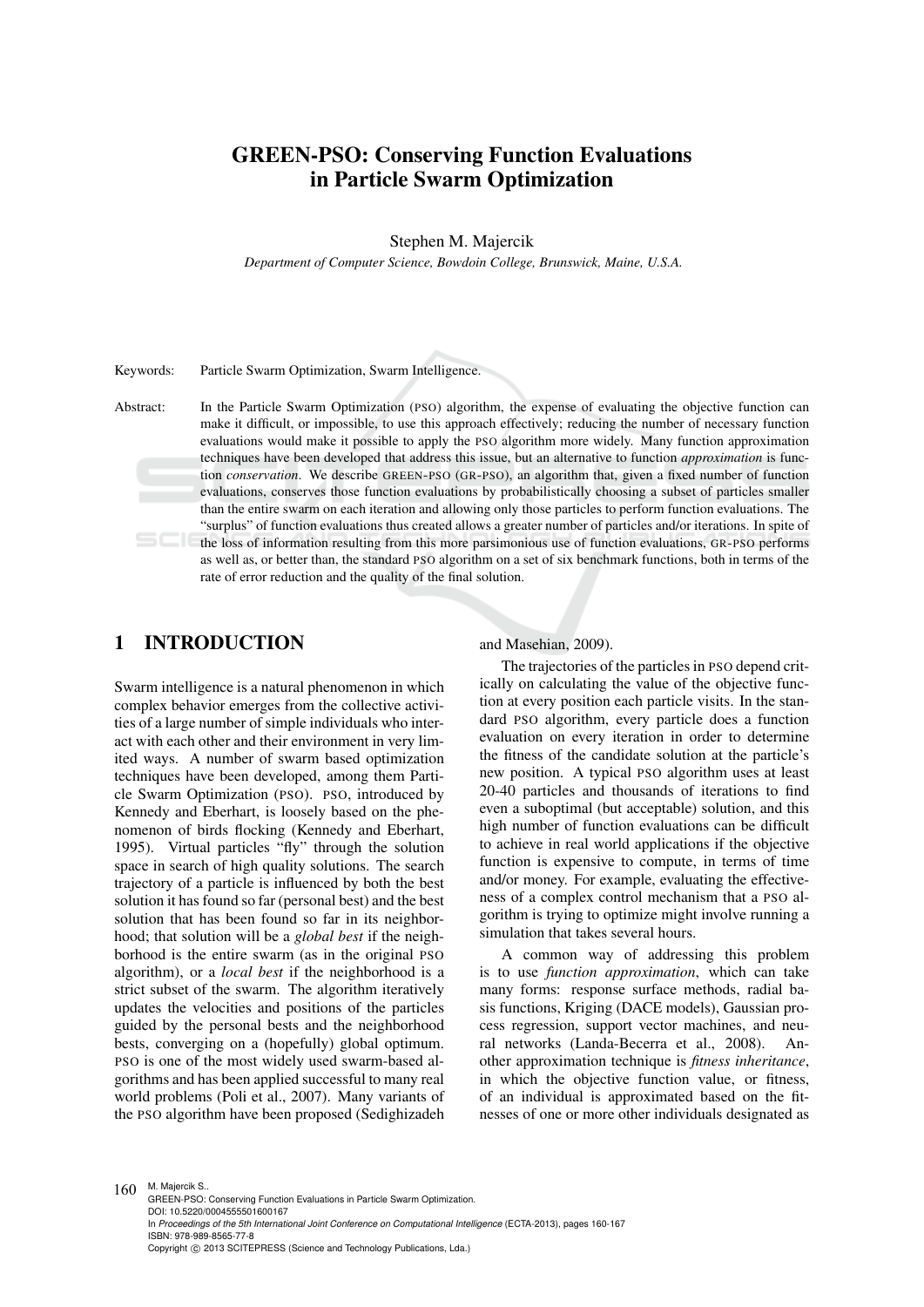"parents"(Reyes-Sierra and Coello Coello, 2007).

Instead of using less expensive—but possibly less effective—approximations of the function, an algorithm could perform fewer exact evaluations of the function, thereby conserving this resource. This is the approach adopted by GREEN-PSO (GR-PSO), the algorithm we present here. GR-PSO demonstrates that performance comparable to or, in some cases, better than that of the standard PSO algorithm can be achieved by permitting only a subset of the particles in the swarm to do function evaluations during each iteration, and using the conserved function evaluations to increase the number of particles in the swarm and/or the number of iterations that are possible, given a fixed number of function evaluations.

In Section 2, we describe the basic PSO algorithm and present the GR-PSO algorithm. We describe and discuss the results of our experiments in Section 3. We discuss related work in Section 4, and conclude with some ideas for future work in Section 5.

# 2 PSO AND GR-PSO

#### 2.1 Standard PSO

The standard PSO algorithm uses a swarm of particles to iteratively search a *d*-dimensional solution space for good solutions, guided by their own experience and that of the swarm. The number of particles in the swarm is fixed and the position and velocity of each particle *i*,  $\vec{x}_i$  and  $\vec{v}_i$ , respectively, are initialized randomly. Particle *i* remembers the best solution it has found so far,  $\vec{p}_i$ , and the best solution found so far by the particles in particle *i*'s neighborhood,  $\vec{g}_i$ . (In the original PSO algorithm, the neighborhood of every particle is the entire swarm.) The velocity  $\vec{v}_i$  of particle *i* is updated during each iteration such that its motion is biased toward both  $\vec{p}_i$  and  $\vec{g}_i$ , and the new velocity is used to update its position  $\vec{x}_i$ . There are a number of basic PSO algorithms. For purposes of comparison, we adopt the PSO algorithm with a *constriction coefficient* χ and *velocity limits* as described in (Poli et al., 2007), which we reproduce here with minor changes. The velocity and position update equations are:

$$
\vec{v}_i \leftarrow \chi(\vec{v}_i + \vec{U}(0, \phi_1) \otimes (\vec{p}_i - \vec{x}_i) + \vec{U}(0, \phi_2) \otimes (\vec{g}_i - \vec{x}_i))
$$
\n
$$
\vec{x}_i \leftarrow \vec{x}_i + \vec{v}_i
$$
\n(2)

where:

• φ<sup>1</sup> and φ2, the *acceleration coefficients* that scale the attraction of particle *i* to  $\vec{p}_i$  and  $\vec{g}_i$ , respectively, are equal,

- $\vec{U}(0,\phi_i)$  is a vector of real random numbers uniformly distributed in  $[0, \phi_i]$ , which is randomly generated at each iteration for each particle, and
- ⊗ is component-wise multiplication.

The value of the constriction coefficient  $\chi$  is: 2  $\frac{2}{\phi-2+\sqrt{\phi^2-4\phi}}$  where  $\phi = \phi_1 + \phi_2 = 4.1$ , giving  $\chi$  a value of approximately 0.7298. Finally, each component  $\vec{v}_i$  is restricted to a range  $[V_{\text{min}}, V_{\text{max}}]$ , where  $V_{\text{min}}$ and  $V_{\text{max}}$  are the minimum and maximum values of the search space and are identical for each dimension.

#### 2.2 GR-PSO

1N

The PSO algorithm is often motivated by referencing the human decision-making process, in which an individual, confronted with a problem, makes a decision based partially on her own experience solving that problem in the past and partially on the experience of others who have solved that problem before. Extending that analogy, we suggest that, while trying to improve the best solution she has found in the past, she may suspend evaluation of her efforts for a period of time, in order to conserve the resources that would be required to evaluate the solution. A second goal might be to prevent evaluating a new solution prematurely and possibly rejecting it before its value can be accurately assessed.

GR-PSO models these goals in the following way. GR-PSO operates like S-PSO, except that each particle, after calculating a new velocity and changing its position according to that velocity, performs a function evaluation on its new position with some probability  $\text{probFE}$ , where  $0.0 < \text{probFE} < 1.0$ . This means that on every iteration, the expected number of particles doing a function evaluation is  $(n \times probFE)$ , where  $n$  is the number of particles in the swarm, so the expected number of iterations is (numFEs/( $n \times$ probFE)), where numFEs is the total number of function evaluations available. This allows the swarm to use more particles for the same number of iterations, or more iterations for the same number of particles. See Figure 1 for pseudocode for GR-PSO.

#### 3 EXPERIMENTAL RESULTS

We tested GR-PSO on six standard benchmark functions: Sphere  $(f_1)$ , Rosenbrock  $(f_2)$ , Ackley  $(f_3)$ , Griewank (*f*4), Rastrigin (*f*5), and Penalized Function P16  $(f_6)$   $(f_i$  identifiers used in Tables 1 and 2). See (Bratton and Kennedy, 2007) for the function definitions. Sphere and Rosenbrock are uni-modal functions, while Ackley, Griewank, Rastrigin, and Pe-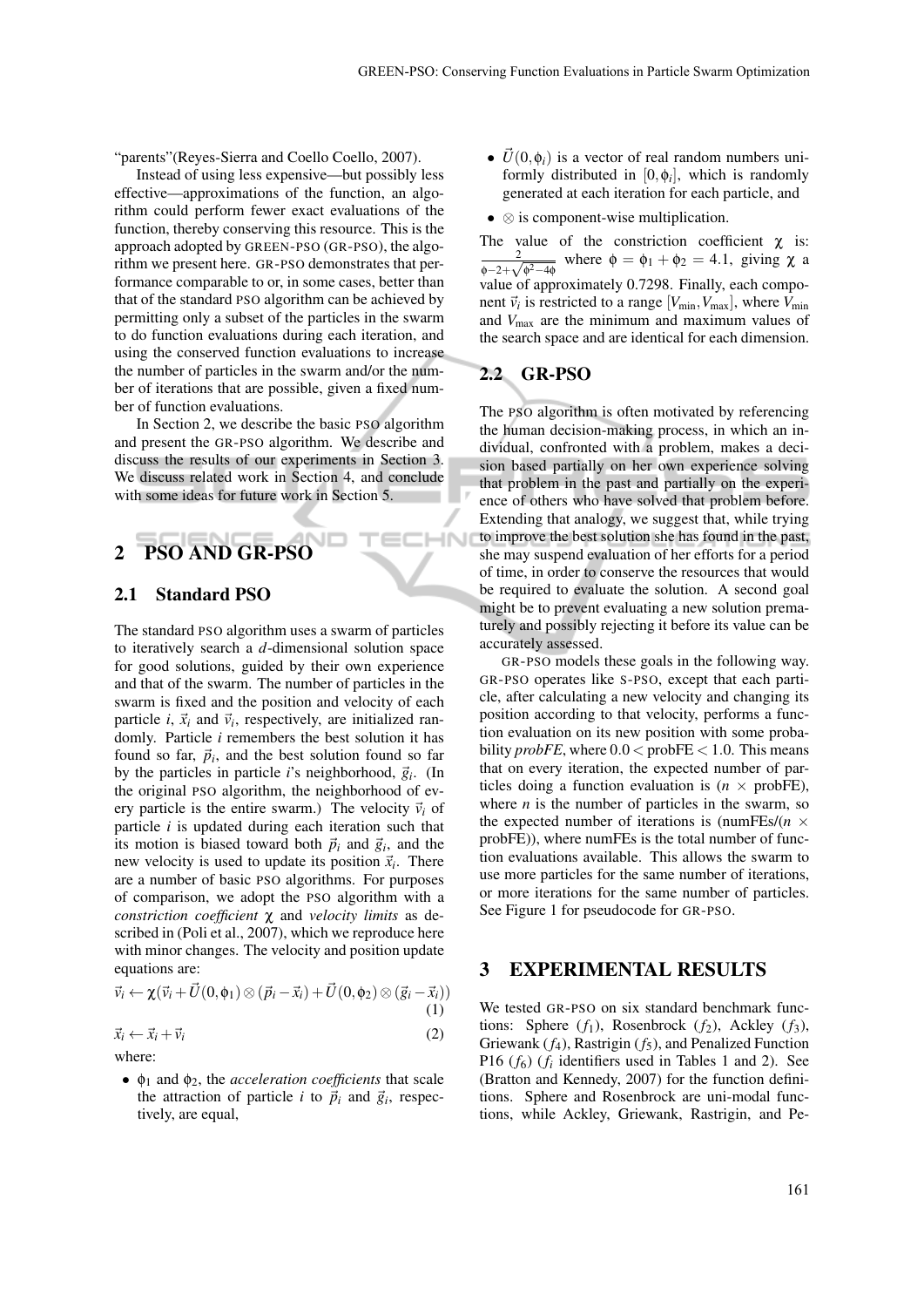```
BEGIN
  Initialize swarm
  while (numFunctionEvaluations \leq 10,000)
    for each particle:
       Calculate velocity and move
       if (randomDouble \lt probFE)
         Evaluate new position and update bests
       end-if
    end-for
  end-while
END
          Figure 1: Pseudocode for GR-PSO.
```
nalized Function P8 are multi-modal functions with many local optima. The optimum (minimum) value for all of these functions is 0.0. We randomly shifted the location of the optima away from the center of the search space in order to avoid the tendency of PSO algorithms to converge to the center (Monson and Seppi, 2005).

We tested each of these functions in 30 dimensions. We used the *gbest* topology, in which the neighborhood for each particle is the entire swarm, for both GR-PSO and S-PSO. We fixed the number of function evaluations at 10,000 and tested over a range of number of particles (10, 20, 50, 100, 200) and a range of values for probFE  $(0.9, 0.8, \ldots, 0.1)$ . We measured the mean and standard deviation of the best (lowest) function value found and the median error every 2,000 function evaluations (to avoid the effect of outliers).

A note on our choice of topologies: It seems likely that GR-PSO works, at least in part, because, by delaying the discovery of new global bests, it weakens the tendency of the *gbest* topology to produce early convergence on a local minimum. Topologies with smaller neighborhoods, such as the *ring* topology (in which the particles can be viewed as being arranged in a ring, and the neighbors of each particle are just the two particles on either side of it) also improve performance by slowing the propagation of the global best. And, in fact, it was the case that, using the *ring* topology, GR-PSO did not provide the same performance gains over S-PSO as it did with the *gbest* topology. Thus, it would seem that a more appropriate comparison would be between GR-PSO using the *gbest* topology and S-PSO using the *ring* topology. The improved performance of the *ring* topology over the *gbest* topology, however, is obtained only with a sufficient number of iterations and our limit of 10,000 function evaluations did not allow sufficient iterations for the *ring* topology's benefits to materialize. In fact, while S-PSO with the *ring* topology outperformed S-PSO with the *gbest* topology when 200,000 function

evaluations were allowed, S-PSO with the *gbest* topology outperformed S-PSO with the *ring* topology when only 10,000 function evaluations were allowed. For this reason, we feel that the appropriate comparison for GR-PSO with the *gbest* topology is still S-PSO with the *gbest* topology, and we report those results.

Initial tests suggested that 10 particles are unable to explore the space sufficiently, even given the additional iterations provided by a probFE of less than 1.0, and that swarms of 100 or 200 particles reduce the number of iterations (given the fixed number of function evaluations) to unacceptable levels, in spite of the additional iterations provided by a probFE of less than 1.0. Thus, we confined further tests to 20-particle and 50-particle swarms. Initial tests of the S-PSO algorithm over the same range of number of particles indicated that 20-particle and 50-particle swarms were best for that algorithm as well, for similar reasons.

Given a swarm with 20 or 50 particles, the improvement in performance was most pronounced at or below a probFE of 0.5. The performance showed a tendency to improve as probFE decreased, so we tested two values below 0.1, i.e. 0.05 and 0.01. While a probFE of 0.05 often produced results that were better than those with a probFE of 0.1, a probFE of 0.01 was almost never better than a probFE of 0.05. In addition, since GR-PSO reduces the number of function evaluations on each iteration by a factor of probFE, the run time increases by a factor of 1/probFE, and the additional run time with a probFE of 0.01 did not justify the occasional improvement in performance. The best results for 20-particle and 50-particle swarms were obtained with a probFE of 0.2, 0.1, or 0.05. Thus, we show results for these six GR-PSO cases and for S-PSO with 20 particles and 50 particles.

Results for the six versions of GR-PSO and the two versions of S-PSO are presented in Table 1 and Figure 2. For each function, the results from the six GR-PSO algorithms are followed by those from the two S-PSO algorithms. The mean and standard deviation of the lowest function value found are shown in Table 1. To show the reduction in error during the run, we report the median error at intervals of 2,000 function evaluations, also in Table 1. For each function, in each column, the best result is in bold-face and is italicized, and the two next best results are in bold-face.

In all cases, GR-PSO achieves the lowest average function value, and in all but three cases— Rosenbrock  $(f_2)$ , Ackley  $(f_3)$  and Rastrigin  $(f_5)$  the best three results are all achieved by GR-PSO. With the exception of Ackley  $(f_3)$  and Rastrigin  $(f_5)$ , the algorithms with the best three average function values also have the lowest standard deviations. In three cases—Sphere  $(f_1)$ , Griewank  $(f_4)$ , and Penal-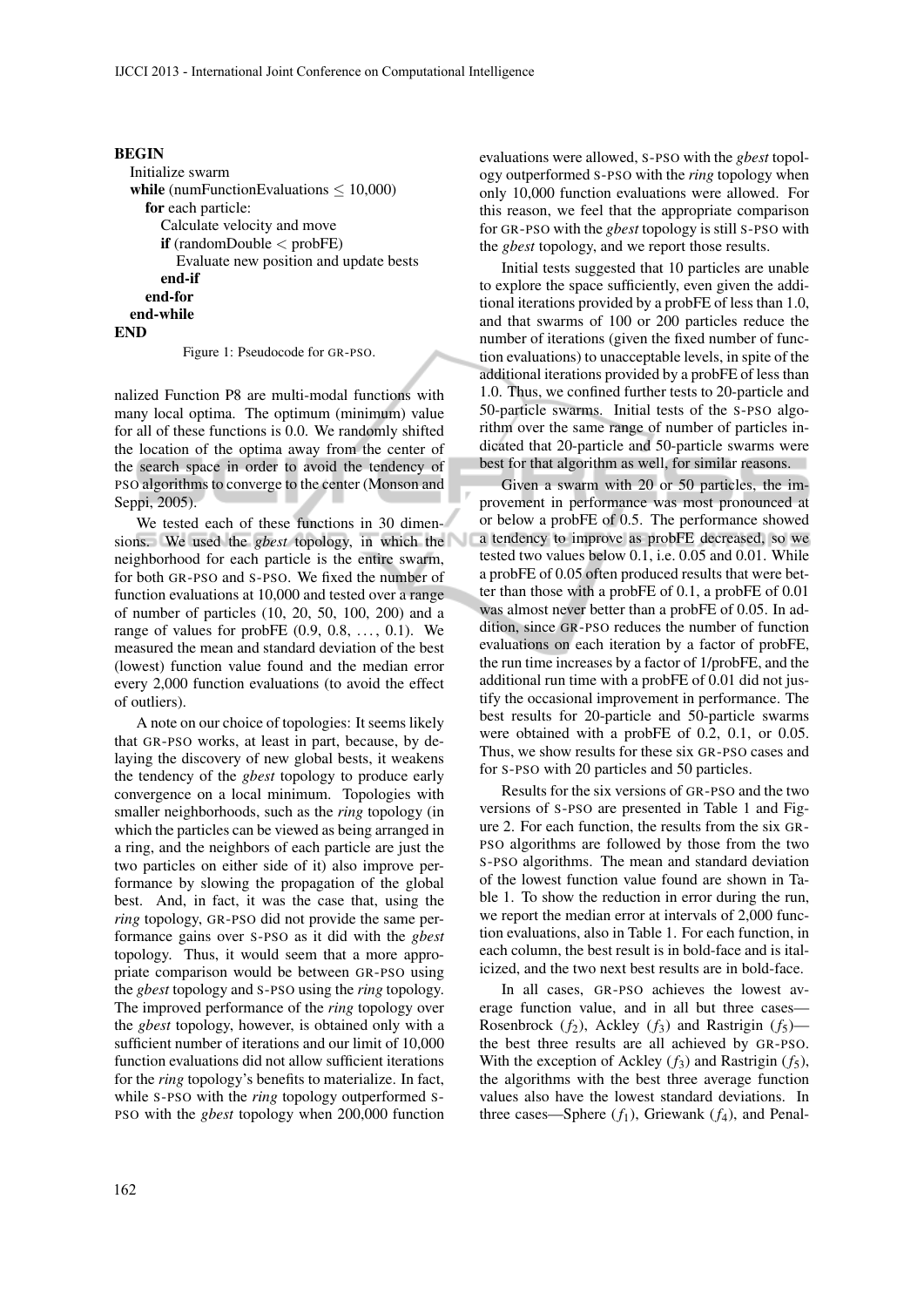| Func-            |                | <b>Mean Function Value</b> | Median Error (121 runs) for Num of Function Evaluations |              |              |              |              |
|------------------|----------------|----------------------------|---------------------------------------------------------|--------------|--------------|--------------|--------------|
| tion             | Algorithm      | (Standard Deviation)       | 2,000                                                   | 4,000        | 6,000        | 8,000        | 10,000       |
| $\overline{f_1}$ | CPSO-20-0.2    | 5.44e-07 $(2.36e-06)$      | $1.47e+02$                                              | 5.43e-01     | $1.88e-03$   | $9.45e-06$   | 3.09e-08     |
|                  | CPSO-20-0.1    | $4.91e-08(2.11e-07)$       | $8.61e+01$                                              | $1.92e-01$   | 4.66e-04     | 1.01e-06     | 2.83e-09     |
|                  | CPSO-20-0.05   | 1.31e-07 $(1.22e-06)$      | $5.66e + 01$                                            | 1.10e-01     | $2.48e-04$   | 5.81e-07     | $1.24e-09$   |
|                  | CPSO-50-0.2    | $1.77e-03(2.40e-03)$       | $8.61e + 02$                                            | $2.86e + 01$ | 8.01e-01     | 2.36e-02     | 8.25e-04     |
|                  | CPSO-50-0.1    | $1.65e-04(2.04e-04)$       | $5.76e + 02$                                            | $1.25e+01$   | 2.49e-01     | $5.05e-03$   | 8.85e-05     |
|                  | CPSO-50-0.05   | $3.70e-05(4.74e-05)$       | $4.41e+02$                                              | $7.08e+00$   | 8.35e-02     | $1.54e-03$   | 1.95e-05     |
|                  | SPSO-20        | $5.42e-03(1.28e-02)$       | $6.70e+02$                                              | $2.15e+01$   | $9.19e-01$   | $3.08e-02$   | $9.94e-04$   |
|                  | <b>SPSO-50</b> | $1.14e+00(1.47e+00)$       | $2.93e+03$                                              | $3.67e + 02$ | $4.73e+01$   | $5.66e + 00$ | 6.93e-01     |
| $\overline{f_2}$ | CPSO-20-0.2    | $3.77e+01(2.42e+01)$       | 8.88e+01                                                | $3.08e + 01$ | $2.75e+01$   | $2.67e + 01$ | $2.62e + 01$ |
|                  | CPSO-20-0.1    | $3.45e+01(2.47e+01)$       | $7.15e + 01$                                            | $2.89e+01$   | $2.72e+01$   | 2.66e+01     | $2.61e + 01$ |
|                  | CPSO-20-0.05   | $3.57e+01$ $(2.56e+01)$    | $7.66e + 01$                                            | $2.82e + 01$ | $2.70e + 01$ | $2.65e+01$   | $2.61e+01$   |
|                  | CPSO-50-0.2    | $3.11e+01$ (1.57e+01)      | $1.35e+02$                                              | $3.98e + 01$ | $2.84e + 01$ | $2.72e+01$   | $2.67e + 01$ |
|                  | CPSO-50-0.1    | $3.52e+01(2.10e+01)$       | $1.29e+02$                                              | $5.30e + 01$ | $2.85e + 01$ | $2.74e + 01$ | $2.68e+01$   |
|                  | CPSO-50-0.05   | $3.06e+01$ (1.67e+01)      | $1.12e+02$                                              | $3.28e + 01$ | $2.79e + 01$ | $2.71e+01$   | $2.65e+01$   |
|                  | <b>SPSO-20</b> | $3.24e+01$ (1.80e+01)      | $1.28e+02$                                              | $4.82e + 01$ | $2.89e + 01$ | $2.70e + 01$ | $2.60e + 01$ |
|                  | <b>SPSO-50</b> | $4.04e+01(2.44e+01)$       | $2.86e + 02$                                            | $9.94e + 01$ | $4.36e + 01$ | $3.00e + 01$ | $2.80e + 01$ |
| $f_3$            | CPSO-20-0.2    | $9.93e+00(8.00e+00)$       | 7.85e+00                                                | $5.57e+00$   | $5.53e+00$   | $5.53e+00$   | $5.53e+00$   |
|                  | CPSO-20-0.1    | $9.92e+00(7.50e+00)$       | $7.78e + 00$                                            | $6.16e + 00$ | $6.13e+00$   | $6.13e+00$   | $6.13e+00$   |
|                  | CPSO-20-0.05   | $1.17e+01(7.36e+00)$       | $1.21e+01$                                              | $1.04e + 01$ | $1.02e + 01$ | $1.02e + 01$ | $1.02e + 01$ |
|                  | CPSO-50-0.2    | $6.04e+00$ $(8.72e+00)$    | $8.60e + 00$                                            | 3.56e+00     | $1.76e + 00$ | $1.35e + 00$ | $1.34e + 00$ |
|                  | CPSO-50-0.1    | $7.48e+00(9.23e+00)$       | $8.91e+00$                                              | $3.33e + 00$ | $1.94e+00$   | $1.65e+00$   | $1.65e+00$   |
|                  | CPSO-50-0.05   | $8.54e+00(9.18e+00)$       | 8.41e+00                                                | $3.40e + 00$ | $2.25e+00$   | $2.02e+00$   | $2.01e + 00$ |
|                  | $SPSO-20$      | $9.39e+00(8.15e+00)$       | $9.36e + 00$                                            | $5.07e+00$   | $4.59e+00$   | $4.38e + 00$ | $4.38e + 00$ |
|                  | <b>SPSO-50</b> | $8.35e+00(9.08e+00)$       | $1.30e + 01$                                            | $6.78e+00$   | $4.08e + 00$ | $2.85e+00$   | $2.35e+00$   |
| $f_4$            | CPSO-20-0.2    | $3.78e-02(6.66e-02)$       | $2.01e + 00$                                            | $4.60e-01$   | $2.65e-02$   | $1.72e-02$   | $1.72e-02$   |
|                  | CPSO-20-0.1    | $8.09e-02(2.95e-01)$       | $1.59e + 00$                                            | $2.54e-01$   | $3.55e-02$   | $2.70e-02$   | $2.70e-02$   |
|                  | CPSO-20-0.05   | $6.67e-02$ (1.63e-01)      | $1.69e + 00$                                            | $1.94e-01$   | $2.56e-02$   | $2.21e-02$   | $2.21e-02$   |
|                  | CPSO-50-0.2    | $1.72e-02(1.97e-02)$       | $9.26e + 00$                                            | $1.28e+00$   | 8.24e-01     | 7.14e-02     | $1.23e-02$   |
|                  | CPSO-50-0.1    | $1.74e-02(2.54e-02)$       | $7.39e+00$                                              | $1.11e+00$   | $4.50e-01$   | $2.60e-02$   | 1.08e-02     |
|                  | CPSO-50-0.05   | 1.85e-02 $(2.17e-02)$      | $4.81e+00$                                              | $1.06e + 00$ | 1.92e-01     | $1.53e-02$   | $9.93e - 03$ |
|                  | <b>SPSO-20</b> | $9.02e-02(1.67e-01)$       | $6.65e+00$                                              | $1.18e+00$   | $5.17e-01$   | 7.28e-02     | $3.99e-02$   |
|                  | <b>SPSO-50</b> | $6.93e-01(2.32e-01)$       | $3.16e + 01$                                            | $4.11e+00$   | $1.38e+00$   | $1.06e + 00$ | 7.09e-01     |
| $\overline{f_5}$ | CPSO-20-0.2    | $1.02e+02(4.88e+01)$       | $1.07e + 02$                                            | $9.08e + 01$ | $9.05e + 01$ | $9.05e + 01$ | $9.05e + 01$ |
|                  | CPSO-20-0.1    | $1.18e+02(7.05e+01)$       | $1.17e+02$                                              | $9.66e + 01$ | $9.65e + 01$ | $9.65e + 01$ | $9.65e + 01$ |
|                  | CPSO-20-0.05   | $1.25e+02(8.01e+01)$       | $1.07e + 0.2$                                           | $9.46e + 01$ | $9.45e + 01$ | $9.45e + 01$ | $9.45e+01$   |
|                  | CPSO-50-0.2    | $7.53e+01(3.35e+01)$       | $1.83e+02$                                              | $9.58e + 01$ | $7.42e+01$   | $6.71e + 01$ | $6.57e + 01$ |
|                  | CPSO-50-0.1    | 8.16e+01 $(3.44e+01)$      | $1.65e+02$                                              | $9.30e + 01$ | $7.82e+01$   | $7.37e+01$   | $7.36e + 01$ |
|                  | CPSO-50-0.05   | $8.49e+01$ (4.69e+01)      | $1.40e + 02$                                            | $8.42e + 01$ | $7.33e + 01$ | $7.17e+01$   | 7.16e+01     |
|                  | <b>SPSO-20</b> | $8.80e+01(3.17e+01)$       | $1.70e + 02$                                            | $9.87e + 01$ | $8.59e+01$   | $8.36e + 01$ | $8.36e + 01$ |
|                  | <b>SPSO-50</b> | $7.65e+01(2.57e+01)$       | $2.61e + 02$                                            | $1.71e+02$   | $1.16e + 02$ | 8.73e+01     | 7.35e+01     |
| $\overline{f_6}$ | CPSO-20-0.2    | $4.71e-01(1.01e+00)$       | $5.70e + 03$                                            | $1.43e+01$   | $3.04e + 00$ | $3.65e-01$   | 1.16e-02     |
|                  | CPSO-20-0.1    | $4.61e-01(9.55e-01)$       | 1.38e+03                                                | $1.07e+01$   | $2.14e+00$   | 1.12e-01     | 1.11e-02     |
|                  | CPSO-20-0.05   | $4.76e-01(9.58e-01)$       | $3.39e + 02$                                            | $9.24e + 00$ | $1.71e + 00$ | $9.74e-02$   | 1.10e-02     |
|                  | CPSO-50-0.2    | $2.59e-01(6.13e-01)$       | $1.99e+05$                                              | $4.76e + 01$ | 7.96e+00     | $7.33e-01$   | $5.43e-02$   |
|                  | CPSO-50-0.1    | $2.53e-01(7.12e-01)$       | $1.04e+05$                                              | $2.66e + 01$ | $3.27e + 00$ | $2.32e-01$   | $1.57e-02$   |
|                  | CPSO-50-0.05   | $1.12e-01$ (4.18e-01)      | $5.95e+04$                                              | $2.57e+01$   | $3.17e+00$   | 1.34e-01     | 1.15e-02     |
|                  | $SPSO-20$      | $2.24e+00(3.41e+00)$       | $5.95e+04$                                              | $2.44e + 01$ | $6.83e+00$   | $2.21e+00$   | $5.92e-01$   |
|                  | <b>SPSO-50</b> | $4.38e+00(5.76e+00)$       | $8.52e+05$                                              | $2.57e+03$   | $3.32e + 01$ | $9.27e+00$   | $2.33e+00$   |

Table 1: Performance of GR-PSO and S-PSO over 121 runs.

Key: CPSO-*n*- $p =$  GR-PSO with *n* particles and probFE =  $p$  SPSO- $n =$  S-PSO with *n* particles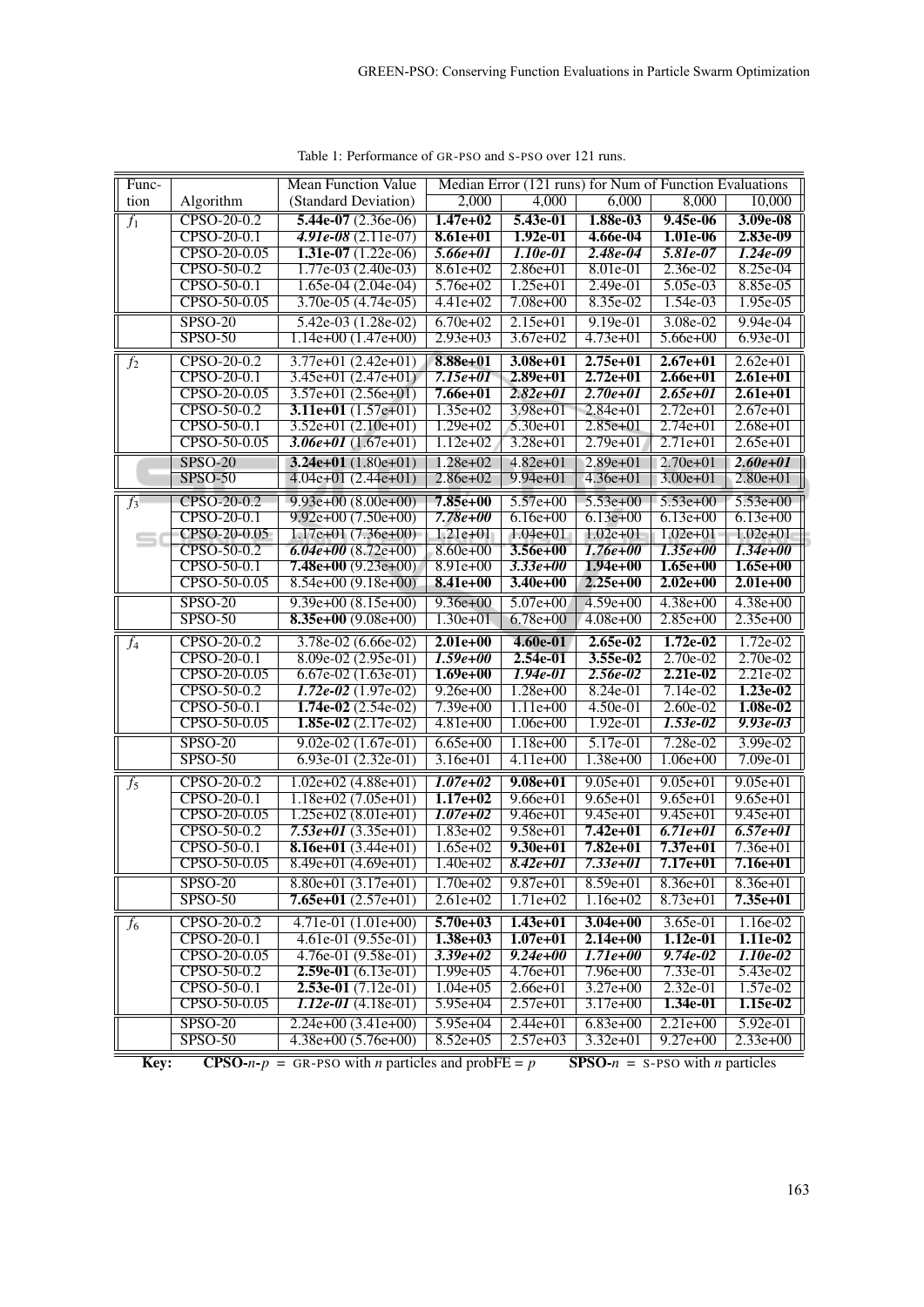

Figure 2: Comparison of GR-PSO and S-PSO: median absolute value error (log scale) as a function of number of function evaluations.

ized P16  $(f_6)$ —the two S-PSO algorithms have the worst average function values.

In the case of Sphere  $(f_1)$ , the average function value of the best GR-PSO algorithm (20 particles and probFE of 0.1) was five orders of magnitude better than that of the best S-PSO algorithm (20 particles). And, in the case of Penalized P16  $(f_6)$ , the average function value of the best GR-PSO algorithm (50 particles and probFE of 0.05) was an order of magnitude better than that of the best S-PSO algorithm (20 particles). In the other four functions, the performance of the best GR-PSO algorithm and the best S-PSO algorithm had the same order of magnitude, but we feel that the proper perspective here is not that the difference is small, but that, in spite of not performing function evaluations at every opportunity, even to the point where the expected number of particles doing a function evaluation during an iteration was only one particle (20 particles with a probFE of 0.05), the performance of GR-PSO was no worse than S-PSO.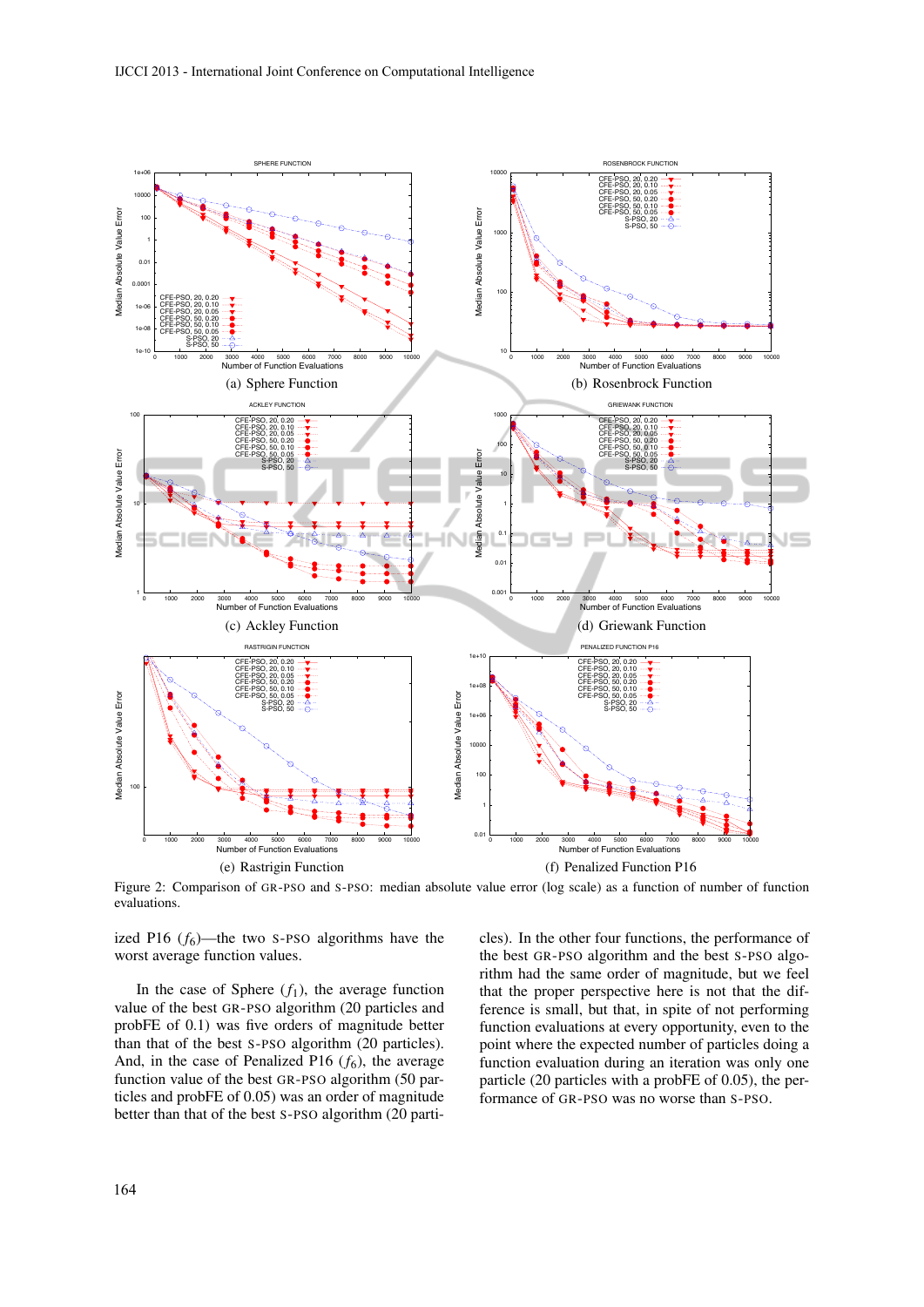Final median error showed similar results, with GR-PSO showing the lowest median error in all cases but Rosenbrock  $(f_2)$ . In all but two cases— Rosenbrock  $(f_2)$  and Rastrigin  $(f_5)$ —the algorithms that achieved the three lowest final median errors were GR-PSO algorithms. And at every function evaluation milestone, the algorithms with the three lowest median error were all GR-PSO algorithms. More importantly, the best GR-PSO algorithm reduced the median error more quickly in two cases—Sphere (*f*1) and Grieweank  $(f_4)$ —than the best S-PSO algorithm (Figure2). In Sphere  $(f_1)$ , this was true throughout the run, and in Grieweank (*f*4), this was true from approximately function evaluation 3000 to function evaluation 5500. (See Figure 2.)

None of the six GR-PSO algorithms tested was the best in all cases, but the results indicate that, over the range of values we tested, the number of particles is a more significant factor than the value of probFE; for all the functions, changing the value of probFE does not seem to make a significant difference. With the exception of Ackley  $(f_3)$ , the 20-particle GR-PSO has better performance than the 50-particle GR-PSO, in terms of median error, until at least approximately function evaluation 3,500. For the Sphere Function  $(f_1)$ , that difference persists throughout the run, and for Griewank (*f*4) and the Penalized Function P8 (*f*6), that difference persists until approximately function evaluation 7500 and function evaluation 5500, respectively. Thus, these results suggest that while a minimum number of particles is necessary to explore the solution space (more than 10, given our initial explorations described above), a smaller swarm can explore the space sufficiently, and the increased number of iterations made possible by the smaller swarm, more than compensates for the size of the swarm.

The final errors for the 121 runs for the best GR-PSO algorithm and the best S-PSO algorithm for each function were rank ordered and a 2-tailed Mann-Whitney U-test was used to compare the ranks. Since the samples were large enough  $(> 20)$ , the distribution of the U statistic approximates a normal distribution, so we report the Z-score, which is typically used in such cases, as well as the U-score. The results indicate a statistically significant difference in the distributions of the two groups at the 0.01 level—the error of the GR-PSO tests being less than that of the S-PSO tests—for four of the test functions: Sphere  $(f_1)$ , Ackley  $(f_3)$ , Griewank  $(f_4)$ , and Penal P16  $(f_6)$ . The results indicated that there was not a statistically significant difference for two of the functions: Rosenbrock  $(f_2)$  and Rastrigin  $(f_5)$ . See Table 2.

GR-PSO can be viewed as an extreme form of fitness inheritance, so we also compared GR-PSO to a

Table 2: Mann-Whitney statistics for final errors.

|                | Mean Rank |         |      |          |      |
|----------------|-----------|---------|------|----------|------|
| Fnc            | GR-PSO    | $S-PSO$ | U    | Z        | p    |
| $f_1$          | 60.5      | 181.0   |      | $-13.44$ | 0.0  |
| $f_2$          | 119.6     | 123.5   | 7084 | $-0.43$  | 0.67 |
| $f_3$          | 93.3      | 149.7   | 3913 | $-6.26$  | 0.0  |
| f4             | 90.5      | 152.5   | 3570 | $-6.89$  | 0.0  |
| $f_5$          | 115.5     | 127.5   | 6592 | $-1.34$  | 0.18 |
| f <sub>6</sub> | 85.6      | 157.4   | 2977 | $-7.98$  | 0.0  |

PSO algorithm that employs this approach. In fitness inheritance techniques, the value of the objective function for a particle's current position is approximated based on the objective function values of some set of particles designated as its "parents," thereby avoiding function evaluations. In GR-PSO, a particle that does not do a function evaluation is its own parent, inheriting its own function evaluation directly.

Reyes-Sierra and Coello Coello incorporated fitness inheritance into a PSO algorithm (the only work we are aware of that incorporates fitness inheritance into the PSO algorithm) and tested the effectiveness of twelve fitness inheritance techniques (and four fitness approximation techniques) in a multi-objective PSO algorithm (Reyes-Sierra and Coello Coello, 2007). MOPSO, the multi-objective PSO algorithm they test these techniques on, is based on Pareto dominance and, at any given point, there is a set of *leaders*, which are the nondominated solutions. The scope from which these leaders are drawn is the entire swarm, so the topology of their algorithm is similar to the global topology of GR-PSO.

These leaders, along with the standard personal best of a particle and the previous position of a particle, form the set of possible parents when calculating the fitness inherited by that particle. We compared GR-PSO to the best three techniques (according to their ranking of overall performance). To apply these techniques in a single objective setting, we used the global best for any situation in which a particle from the set of leaders was called for.

The performance of all three of these approaches was never better than the best GR-PSO populationprobability combinations, and, for all functions, the majority of GR-PSO population-probability combinations was better than all three of these techniques. We note that the differences in performance were, in some cases, quite small. We are not claiming that GR-PSO is significantly better than these three techniques, but that these three techniques do not seem to be better than GR-PSO.

It is interesting to note, that the probabilities they tested were equivalent to GR-PSO probabilities in the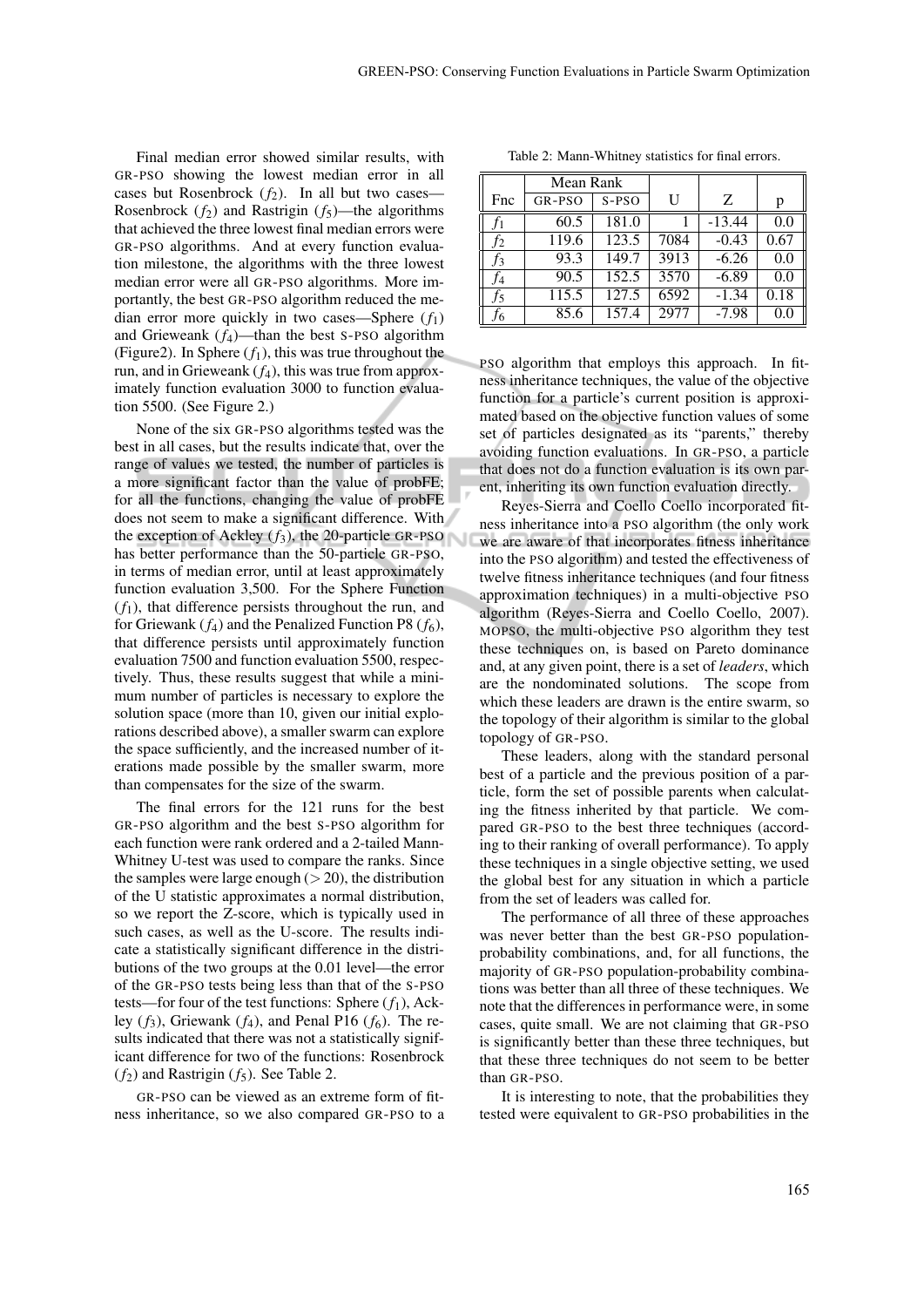range of  $[0.6, 0.9]$ , much higher than the function evaluation probabilities we found to be best, i.e. in the range of [0.05,0.2]. This supports the idea that in a larger neighborhood, such as the *gbest* topology, it may be better to do without *any* information for longer periods of time than to use the currently available information, even to approximate objective function values.

## 4 ADDITIONAL RELATED WORK

As noted in Section 1, there are a number of techniques that seek to avoid expensive function evaluations by approximating the value of the objective function. These techniques are catalogued and described in (Landa-Becerra et al., 2008) for multiobjective evolutionary algorithms. Since these techniques have been used primarily in evolutionary algorithms and since the GR-PSO approach is much more closely related to the approximation technique of fitness inheritance, we will not discuss them further. The work of Reyes-Sierra and Coello Coello is the only work we know of that incorporates fitness inheritance into a PSO algorithm; that work has been discussed in the previous section.

Akat and Gazi describe a decentralized, asynchronous approach that allows the PSO algorithm to be implemented on multiple processors with very weak requirements on communication between those processors (Akat and Gazi, 2008a). Particles reside on different machines. At each time step, each particle has access only to some subset of those machines/particles; thus, there may be significant intervals during which a particle *p* has received no information from particle  $p'$ ; it may even be the case that, on a given iteration, a particle receives no information from any other particles, in which case its position and velocity remain the same. They report that the performance of their approach was comparable to standard PSO implementations.

In other work, Akat and Gazi compared three approaches to creating dynamic neighborhoods and suggested that all three approaches were viable alternatives to static neighborhoods (Akat and Gazi, 2008b). More importantly, however, they considered the effect of the *information flow topology* on the performance of the algorithm. In the general case, the parameter determining neighborhood composition for each approach is different for each particle, resulting in nonreciprocal neighborhoods, which can be represented as directed graphs. If these digraphs are strongly connected *over time*, i.e. if there is a fixed interval such

that the union of the digraphs over every interval of iterations of that length is strongly connected, then information flow in the swarm will be preserved and every particle eventually has access to the information gathered by every other particle.

This work suggests the possibility that GR-PSO is creating temporary, smaller neighborhoods, the inhabitants of which are constantly changing, but that are connected over time. Perhaps the probability of doing a function evaluation is regulating the connectedness of these shifting neighborhoods. An investigation into this possibility could shed light on the performance of GR-PSO and the performance of PSO algorithms that use dynamic neighborhoods, in general.

Finally, our results suggest an intriguing relationship with work of García-Nieto and Alba. In (García-Nieto and Alba, 2012), they tested a variant of the S-PSO algorithm in which the neighborhood for each particle on each iteration is constructed by choosing *k* other particles, or "informants," randomly. They tested the algorithm over a range of values for *k* and found evidence for a quasi-optimal neighborhood size of approximately 6. In a sense, the expected number of particles doing function evaluations in GR-PSO during an iteration can be viewed as the number of informants for every particle in each iteration, since it is these particles that could potentially provide new information. If we rank the performance of the GR-PSO algorithms, and count the number of times each one appeared in the top five best-performing algorithms for each test function, we find that the best three are 20 particles with probFE of 0.2, 50 particles with probFE of 0.1, and 50 particles with probFE of 0.05, with an expected number of particles doing function evaluations on each iteration of 4, 5, and 2.5, respectively. This suggests that there might be an optimal range for the expected number of particles doing function evaluations during an iteration, and that this range may be similar to the optimal range for the number of informants in the work of García-Nieto and Alba.

## 5 CONCLUSIONS AND FURTHER **WORK**

We have presented GR-PSO, a PSO algorithm that conserves function evaluations by probabilistically choosing a subset of particles smaller than the entire swarm on each iteration and allowing only those particles to perform function evaluations. The function evaluations conserved in this fashion are used to increase the number of particles in the swarm and/or the number of iterations. In spite of the potential loss of